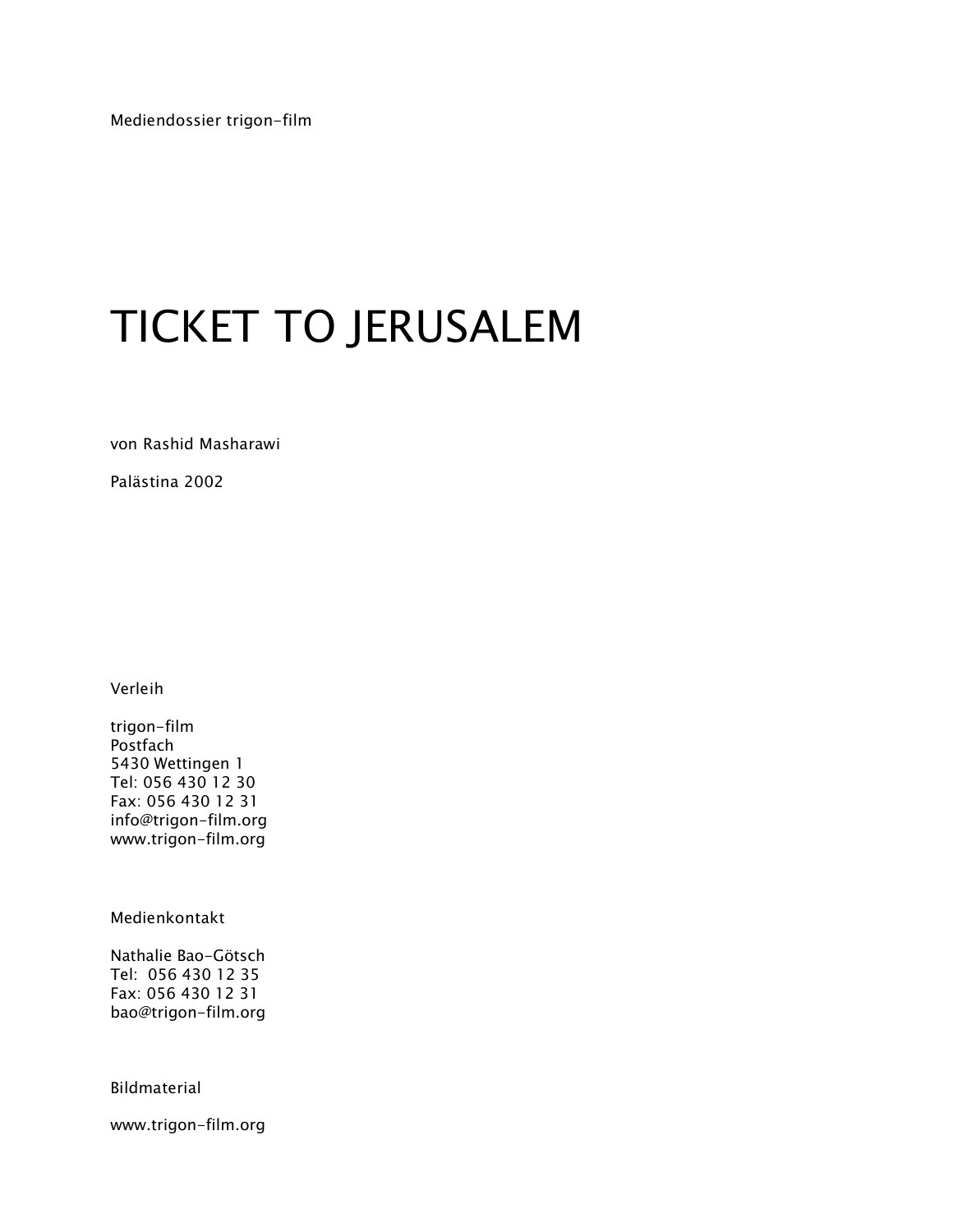#### Mitwirkende

| Regie und Buch:     | Rashid Masharawi                            |  |  |
|---------------------|---------------------------------------------|--|--|
| Kamera:             | Baudouin Koenig                             |  |  |
| Montage:            | Nestor Sanz, Jan Hendriks                   |  |  |
| $T$ on:             | Hanna Abu Sada                              |  |  |
| Musik:              | Samir Jubran                                |  |  |
| Maske:              | Manal Helaneh                               |  |  |
| Art design:         | Ala' Abu Ghoush, Barbar Wijnveld            |  |  |
| Executive producer: | Areen Omary                                 |  |  |
| Produktion:         | Peter van Vogelpoel (Argus Film Produktie,  |  |  |
|                     | Niederlande)                                |  |  |
|                     | Rashid Masharawi (Cinema Production Center, |  |  |
|                     | Palästina)                                  |  |  |
| Koproduziert von:   | Setareh Farsi und Behrooz Hashemian         |  |  |
|                     | (Silkroad Productions, Frankreich)          |  |  |
| Sprache:            | Arabisch/d,f                                |  |  |
| Format:             | 35 mm, 1:1.75, Dolby Digital                |  |  |
| Dauer:              | 85 Minuten                                  |  |  |

Darstellende Rollen

Abu Anan

| Ghassan Abbas     | Jaber       |
|-------------------|-------------|
| Areen Omary       | Sana        |
| George Ibrahim    | Abu Ai      |
| Reem Ilo          | Rabab       |
| Imad Farageen     | Kamal       |
| Najah Abu Al-Heja | Um Ibraheem |

#### Festivals/Auszeichnungen

Special Jury Prize, Cairo International Film Festival 2002 Grand Prix, Cinéma Méditerranéen, Bruxelles 2002 Prix du public, Festival Cinéma Tout Ecran, Genève 2002 Prix special, Festival International du Film d'Amiens 2002

### Synopsis

Jaber und Sana leben in einem Lager bei Ramallah. Jaber betreibt in den besetzten Gebieten ein Wanderkino zur Freude von Gross und Klein, während Sana für den Roten Halbmond arbeitet. Aufgrund der steigenden Spannungen hat Jaber immer grössere Schwierigkeiten, mit seinem Fahrzeug bestimmte Orte zu erreichen. Dennoch lässt er sich überreden, eine Vorführung für eine Schule in der Altstadt von Jerusalem zu organisieren. Rashid Masharawi nennt Ticket to Jerusalem eine dokumentarische Fiktion. Der Film ermöglicht uns einen privilegierten Blick auf das Alltagsleben im von Israel besetzten Palästina und das durch Kreativität geprägte Verhalten der Palästinenserinnen und Palästinenser.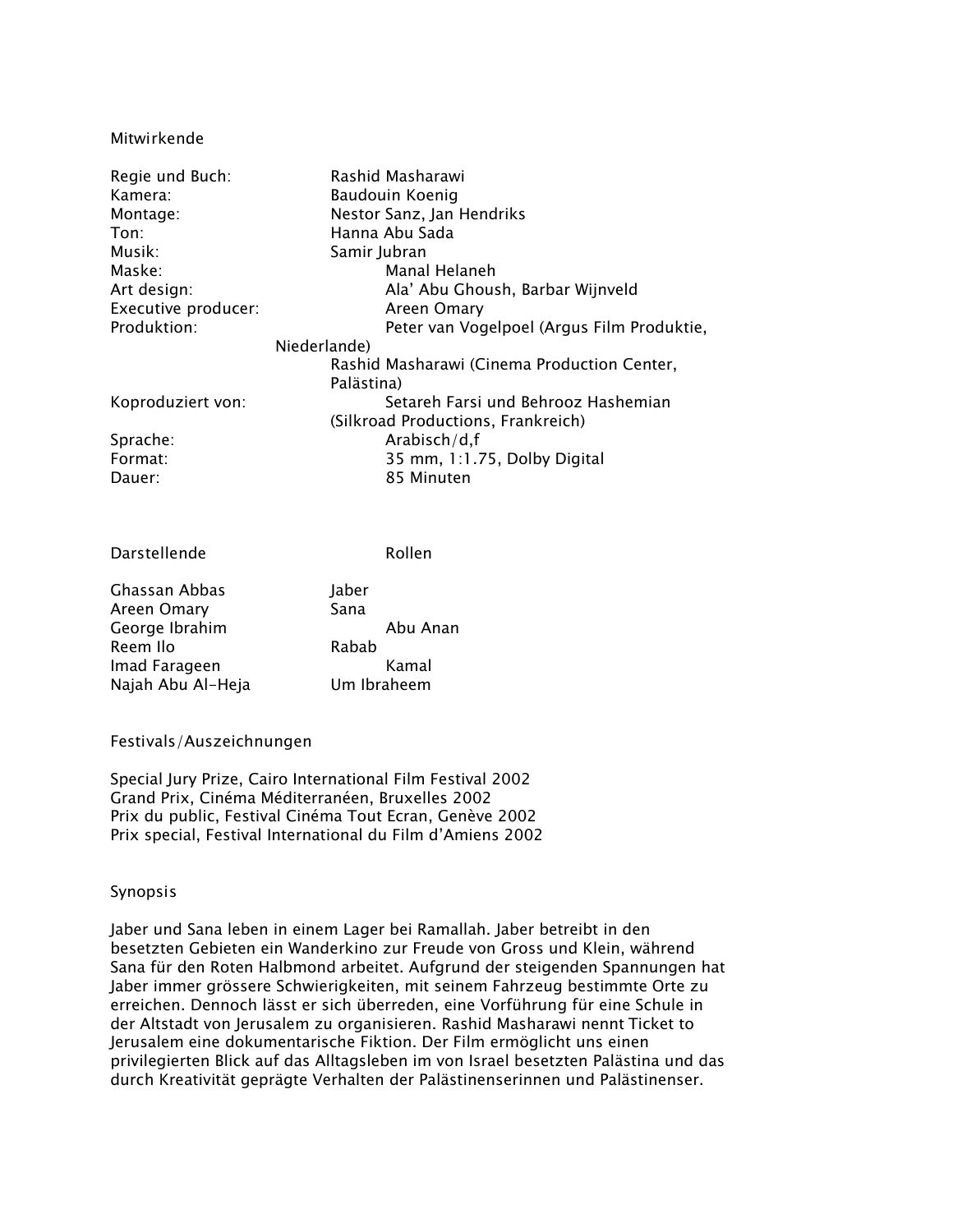## Der Regisseur – Rashid Masharawi

Rashid Masharawi wurde 1962 im Flüchtlingslager Shati im Gazastreifen geboren. Er gehört zu den wenigen Filmemachern, die in den 80er und 90er Jahren in Palästina tätig waren und hat die besonders widrigen Lebensumstände in den Flüchtlingslagern be-schrieben. Sein erster Film Travel Document erschien 1986 und thematisierte einen entscheidenden Aspekt in Rashid Masharawis eigenem Leben: das Fehlen eines offiziel-len Reisedokumentes. Rashid Masharawi lebt in Ramallah, wo er 1996 das Cinema Production & Distribution Center zur Filmförderung in Palästina ins Leben rief.

# <u>Filmografie</u><br>1986 -

| 1986 | <b>Travel Document</b>                                                                                                                                                                                                                                                                         |
|------|------------------------------------------------------------------------------------------------------------------------------------------------------------------------------------------------------------------------------------------------------------------------------------------------|
| 1989 | The Shelter<br>Erster Preis, Jerusalem Film Festival                                                                                                                                                                                                                                           |
| 1991 | Dar O Dour                                                                                                                                                                                                                                                                                     |
| 1991 | Long Days In Gaza                                                                                                                                                                                                                                                                              |
| 1993 | Curfew<br>Golden Pyramid Award, Cairo International Film Festival 1993<br>UNISCO Award, Cannes 1994<br>Bester Film, Institut du Monde Arabe 1994<br>Publikumspreis, Preis der Kritik, Bester Film, Montpellier Film Festival                                                                   |
| 1994 |                                                                                                                                                                                                                                                                                                |
| 1995 | Intizar                                                                                                                                                                                                                                                                                        |
| 1995 | Haifa<br>Séléction officielle, Cannes 1995<br>Bestes künstlerisches Werk, MedFilm Festival Rom 1996<br>Bronze Award, Qurtage-Festival Tunesien 1996<br>Bester arabischer Film, Cairo International Film Festival 1996<br>Bester ausländischer Film, Jerusalem International Film Festival 1996 |
| 1996 | <b>Step And Another</b>                                                                                                                                                                                                                                                                        |
| 1997 | Rabab                                                                                                                                                                                                                                                                                          |
| 1998 | Tension                                                                                                                                                                                                                                                                                        |
| 1999 | <b>Behind the Walls</b>                                                                                                                                                                                                                                                                        |
| 2000 | Out of Focus                                                                                                                                                                                                                                                                                   |
| 2001 | Love Season                                                                                                                                                                                                                                                                                    |
| 2001 | Live From Palestine                                                                                                                                                                                                                                                                            |
| 2002 | Ticket to Jerusalem                                                                                                                                                                                                                                                                            |

Special Jury Prize, Cairo International Film Festival 2002 Grand Prix, Cinéma Méditerranéen, Bruxelles 2002 Prix du public, Festival Cinéma Tout Ecran, Genève 2002 Prix special, Festival International du Film d'Amiens 2002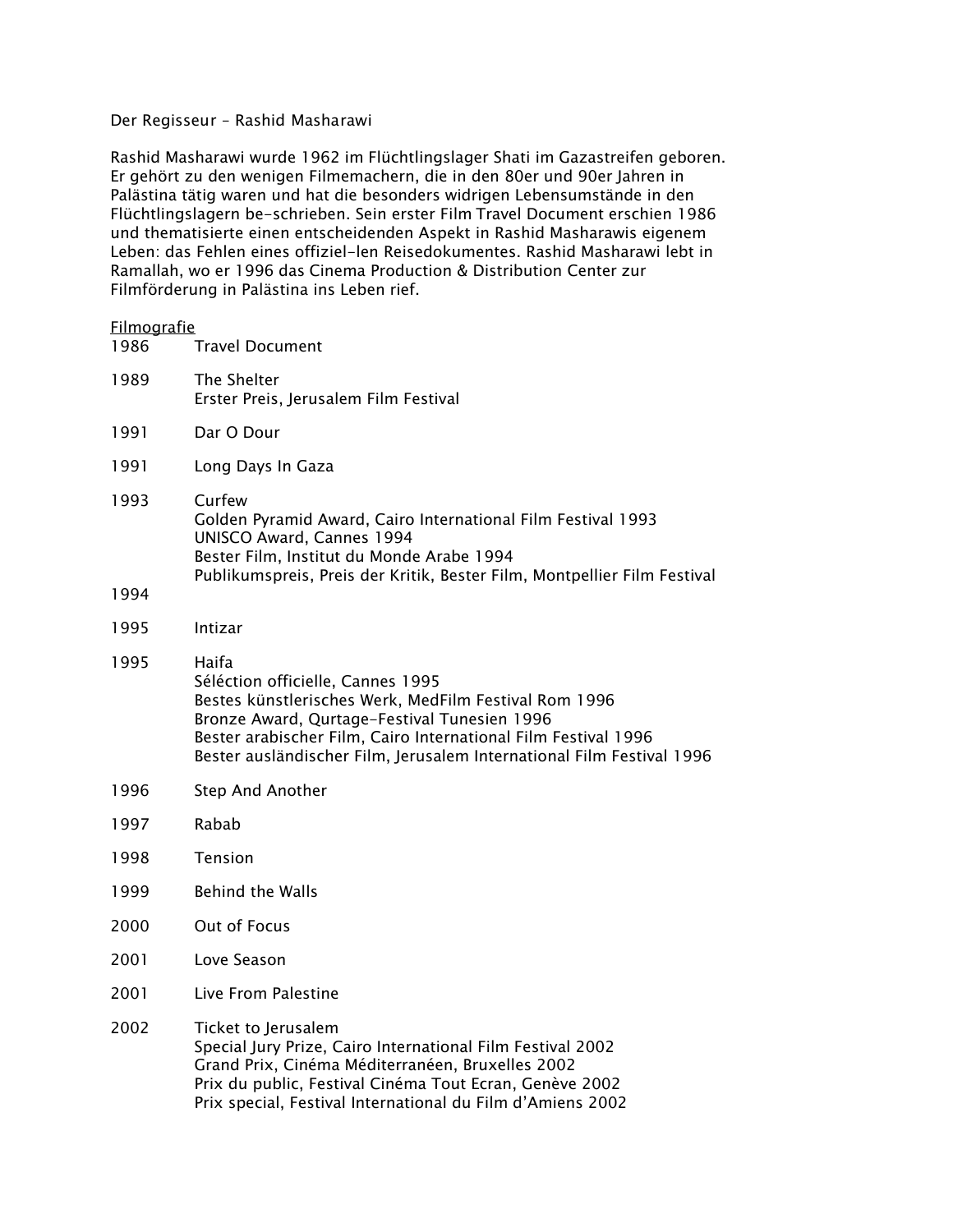#### Interview mit Rashid Masharawi

Auszüge aus einem Gespräch mit Fareed Armaly im April 2002. Der in den USA geborene Künstler palästinensisch-libanesischer Herkunft lud für seinen Beitrag «From/To» an der Documenta 11 Rashid Masharawi ein, um den Aspekt des Dialogs in seinem Projekt zu unterstreichen. Weitere Informationen unter: www.withthis.net/from/to

FA: Your work in Ramallah joins together the issues of cinema, both documentary and features but as well the production and reception, as you founded an overall cultural space, the Cinema Production Center and Mobile Cinema for refugee camps. What were your intentions?

RM: I considered if I should live abroad when I had the possibility after the success of my first features, to be closer to cities where production companies could support me, and television always needs Arabic coordinators. I decided I had to remain within Palestine. But I didn't want to be in a desert. I need an environment in order to make films, to have other filmmakers around, to hear music, see exhibitions, and have a more active relation to cinema and culture. To establish this, I thought that we here must have the possibility to see and make films. To make films, there are a few filmmakers known internationally who live abroad, so I established workshops, training, to create the ground to produce films in the future with the Cinema Production Center (CPC). The CPC is well known and active in Ramallah, a production center that has a gallery, a hall for artists to meet. I felt this can at least help keep those people who can study cinema outside and come back, so they have an address, and don't just leave and go back to those countries. They can discuss, watch as well as try to make films. If they have no immediate possibility then they can be involved at different levels. The Mobile Cinema shows films in different refugee camps, where there are no cinemas. We began with two 16mm projectors showing in cultural and sports centers, schools, and today we even have one 35mm projector. Once a year we hold a children's film festival from four different cities, the last time total attendance was 90,000. So I have established those because first I want to stay there, and secondly I love cinema and this is what keeps the desire to make films there, not because of establishing a Palestinian State and that we will all need a cinema.

FA: We have discussed often on how formative childhood years are in terms of displace-ment, and memory - could you describe the sense of culture in a refugee camp life which your films portray?

RM: Childhood is important for any person, something that perhaps may later be missed -but what can I miss of a refugee camp? The Israeli occupation? Those houses? The difference between my generation and our parents, is that they missed Jaffa, real houses, real gardens. Many people from other cities use to come to Jaffa to have holiday, to shop, to go to a café, my father used to go to the cinemas. They came from this childhood, so they missed this. But in my generation, what we miss is not ours - it can just be what the UN gave us. In Jaffa, they could choose, the life, the way, the style, the colors of the clothes, the haircut, the food, to change schools. In the refugee camp, we chose nothing, - I used to wear the clothes that the UN gave us, and study in their school, and eat the food that they gave us monthly. When I miss my mother's food, it is not her food, because my mother was able to cook, but in the camp she only had those ingredients that she got as UN assistance. We are speaking here about culture food, school, or architecture of the houses - the camps produce a culture which is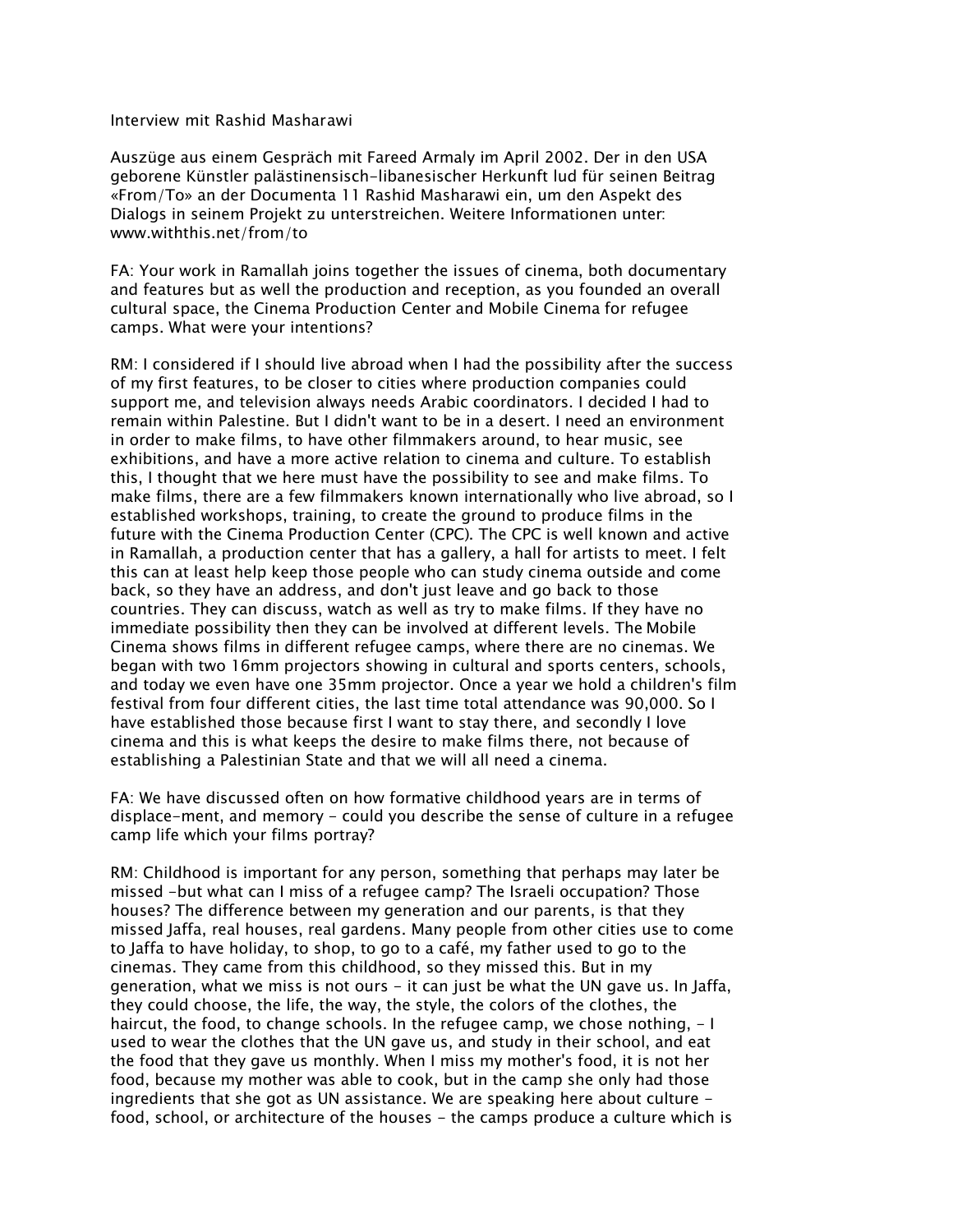not our culture. And it is that which is seen in all the media images, which someone takes to say "they are the Palestinians". But that is not us - what you see is the political situation that puts us into that culture.

FA: There is a significant difference between picking up a camera and deciding to film in the mid 80s in the Occupied Territories and doing that now, how did you see this then?

RM: In the 1980s, if someone from my friends of the neighborhood asked me what I was doing, I was telling my day job for earning money, not to make films. Because they would just say "you want to make films? We are here under military law! You are crazy to even say it". Everyone was afraid of Israel then, and films are pictures, which means "political activity". Filming is not allowed. For sure, if you want something you will manage, but even if I discover it could be possible in some ways, the others around are nervous about that. Because the law was still the Israeli soldier on the street, they can take you, put you in jail, and you are not allowed to ask why. They can forget you inside. But I also discovered early the power of the moving image, and telling about our situation by art, not violence or shoot-ings, but in this language I can tell my story - our story. In this media, it will bring us somewhere.

FA: In many discussions about diasporic or refugee identity, the desire for a sense of continuity often flattens out the significance in the differences between each generation, which is also true particularly regarding refugee camps.

RM: Yes -between my generation and the one following, we have two different realities. As children we wanted space so we used to play by running across the roofs of the neighbor-hood, catching glimpses into the courtyards, scenes of life within. Today they have VHS at home and can go to the internet at least at the cultural center. When I was 5, I was affect-ed by the 1967 war. A generation who is 5 in say, 1987, is affected by the beginning of the Intifada -and now grown up, they are perhaps working in the security forces, or even guarding Arafat. In my generation, if you were caught with a picture of Arafat by the Israeli soldiers, the house would be destroyed. I was beaten at 15 by Israeli soldiers because they asked if I knew Arafat - it is impossible any Palestinian in the refugee camps doesn't know who Arafat is! So while my generation may also be working in the PA now, we are having the first experience of this idea of refugee camps, UN schools, receiving clothes. For the next generation in the Intifada, the refugee culture is different, transforming, the inhabitants now have to expand, they try to add on their spaces, try to buy things, and as best they can go for a normal life.

FA: With Ticket to Jerusalem the plot focuses on an act of moving a large cinema projector from refugee camp to Jerusalem, for a projection to occur. But one can not help notice so much that is going on in the setting, the actual circumstances all around, the many checkpoints, bypass roads, tanks passing by, Israeli soldiers unscripted, speaking to the character, the sidewalk in Jerusalem, all are intertwined in equal part to the actors. As you describe Haifa, there is a sense here that the "main" character may not be the project-ionist, but the chronicle of the film projector as agency which allows different vantage points, fiction and real, drawn from your life, to intersect and come into presence slowly unfolding over time. So it seems your newest feature is a contemporary pilgrimage?

RM: This new feature, Ticket to Jerusalem, is a fiction in which I have personally many things to say about refugees abroad and here, about settlements, about